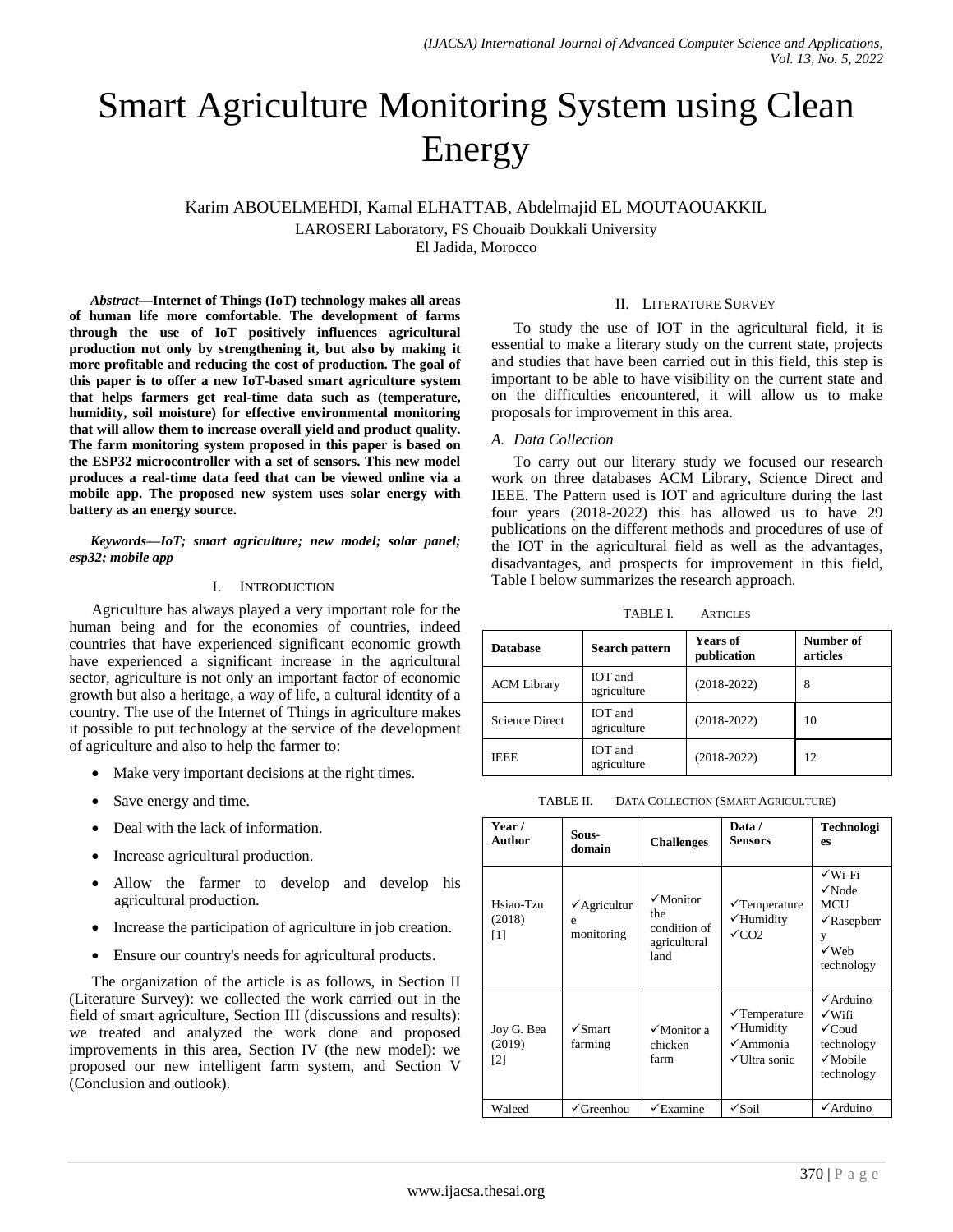#### *(IJACSA) International Journal of Advanced Computer Science and Applications, Vol. 13, No. 5, 2022*

| Abdallah<br>(2018)<br>$[3]$<br>Kim Mey<br>chew<br>(2020)<br>$[4]$<br>Devesh | se<br>Agriculture<br>$\sqrt{\text{S}$ mart<br>irrigation                | the rôle of<br>IOT in<br>Agriculture<br>$\sqrt{\text{Monitor}}$<br>soil<br>moisture for<br>irrigation.<br>$\sqrt{\text{Monitor}}$ | Moisture<br>$\checkmark$ Temperature<br>√Humidity<br>$\sqrt{\text{Soil}}$<br>Moisture<br>$\sqrt{\text{Soil}}$             | $\sqrt{\text{Wifi}}$<br>√Mobile<br>technology<br>√Arduino<br>√Wifi<br>$\sqrt{$ Web<br>technology<br>$\checkmark$ NodeMC                               | Benyezza<br>(2021)<br>$[15]$                                      | $\sqrt{\text{S}$ mart<br>irrigation                                        | $\checkmark$ Develop<br>an<br>intelligent<br>irrigation<br>system<br>based on<br>fuzzy<br>control<br>technology<br>and IOT.                   | $\sqrt{\text{Soil}}$<br>Moisture<br>$\checkmark$ Temperature                                                                | √Wifi<br>$\sqrt{\text{Rasepberr}}$<br>y<br>$\checkmark$ Cloud<br>technology<br>$\sqrt{\text{Mobile}}$<br>technology         |
|-----------------------------------------------------------------------------|-------------------------------------------------------------------------|-----------------------------------------------------------------------------------------------------------------------------------|---------------------------------------------------------------------------------------------------------------------------|-------------------------------------------------------------------------------------------------------------------------------------------------------|-------------------------------------------------------------------|----------------------------------------------------------------------------|-----------------------------------------------------------------------------------------------------------------------------------------------|-----------------------------------------------------------------------------------------------------------------------------|-----------------------------------------------------------------------------------------------------------------------------|
| Mishr<br>(2019)<br>$[5]$<br>Paniti<br>Netinant<br>(2021)<br>[6]             | $\sqrt{\text{S}$ mart<br>irrigation<br>$\sqrt{\text{S}$ mart<br>farming | soil<br>moisture for<br>irrigation.<br>$\checkmark$ Automate<br>a farm using<br>IOT.                                              | Moisture<br>$\checkmark$ Temperature<br>√Humidity<br>$\checkmark$ Temperature                                             | U<br>$\checkmark$ Coud<br>technology<br>$\sqrt{\text{Wiff}}$<br>√Raspebery<br>$\sqrt{\text{Mobile}}$<br>technology<br>√Arduino                        | Amarendra<br>Goap<br>(2020)<br>$[16]$                             | $\sqrt{\text{S}$ mart<br>irrigation                                        | $\checkmark$ Develop<br>an iot-based<br>intelligent<br>irrigation<br>system<br>using<br>machine<br>learning and<br>open source<br>technologie | $\sqrt{\text{Soil}}$<br>Moisture<br>$\checkmark$ Temperature<br>$\checkmark$ Humidity                                       | $\sqrt{W}SN$<br>$\sqrt{\text{W}}$ ifi<br>$\checkmark$ Zigbee<br>$\sqrt{\text{Rasepberr}}$<br>y<br>$\checkmark$ Arduino      |
| Jieying sum<br>(2021)<br>$[7]$<br>Rentao zhao<br>(2018)                     | $\sqrt{\text{S}$ mart<br>irrigation<br>$\checkmark$ Greenhou<br>se      | $\sqrt{\text{Monitor}}$<br>soil<br>moisture for<br>irrigation.<br>$\checkmark$ Monitor<br>greenhouses                             | $\sqrt{\text{Soil}}$<br>Moisture<br>$\sqrt{NPK}$<br>$\sqrt{PH}$<br>$\checkmark$ Temperature<br>√Humidity                  | $\checkmark$ Coud<br>technology<br>$\sqrt{Web}$<br>technology<br>$\sqrt{\text{Lora}}$<br>$\checkmark$ Cloud<br>technology                             | Amit<br>Kumer<br>(2021)<br>$[17]$                                 | $\checkmark$ Smart<br>farming                                              | S.<br>$\checkmark$ Develop<br>an iot-based<br>intelligent<br>system for<br>urban<br>verfication<br>agricultural                               | $\checkmark$ Humidity                                                                                                       | √NodeMcu<br>$\checkmark$ Thinspeak<br>$\checkmark$ Cloud<br>technology<br>$\sqrt{Web}$<br>technology                        |
| [8]<br>AbhijitPath<br>ak<br>(2019)<br>$[9]$                                 | Agriculture<br>$\checkmark$ Agricultur<br>e<br>Monitoring               | with andoid<br>platform.<br>$\checkmark$ Support<br>agriculture<br>parameters.                                                    | $\sqrt{\text{CO2}}$<br>$\sqrt{PH}$<br>$\checkmark$ Temperature<br>$\sqrt{\text{Soil}}$<br>Moisture                        | √Mobile<br>technology<br>√Arduino                                                                                                                     | Madalina<br>(2020)<br>$[18]$                                      | $\checkmark$ Agricultur<br>e<br>Monitoring                                 | parameters.<br>$\checkmark$ Develop<br>an<br>intelligent<br>system for<br>precision<br>agriculture.                                           | $\sqrt{\text{Soil}}$<br>Moisture<br>$\checkmark$ Humidity<br>$\checkmark$ Temperature<br>√Water level<br>$\checkmark$ Light | $\sqrt{\text{Ras}\text{pbr}}$                                                                                               |
| Tash Doshi<br>(2019)<br>$[10]$<br>Emmanuel<br>A biodum<br>(2020)<br>$[11]$  | $\sqrt{\text{S}$ mart<br>farming<br>$\sqrt{\text{S}$ mart<br>irrigation | $\checkmark$ Allows<br>farmers to<br>manage<br>their<br>harvest.<br>√Monitor a<br>drip<br>irrigation<br>system.                   | $\sqrt{PH}$<br>$\checkmark$ Temperature<br>$\checkmark$ Soil<br>Moisture<br>$\sqrt{\text{Soil}}$<br>Moisture              | √NodeMcu<br>$\checkmark$ Cloud<br>technology<br>$\sqrt{\text{Mobile}}$<br>technology<br>$\checkmark$<br>Rasepberry<br>$\checkmark$ Coud<br>technology | Mohammed<br>M. Abbassy<br>(2020)<br>$[19]$                        | $\checkmark$ Greenhou<br>se<br>Agriculture                                 | $\sqrt{r}$ he<br>proposed<br>system<br>offers a<br>fully<br>automated<br>control of<br>climate<br>change in<br>the                            | $\checkmark$ Soil<br>Moisture<br>$\checkmark$ Humidity<br>$\checkmark$ Temperature<br>$\checkmark$ Light                    | $\checkmark$ Wifi<br>$\checkmark$ Arduino                                                                                   |
| A. subeesh<br>(2021)<br>$[12]$                                              | $\sqrt{\text{S}$ mart<br>irrigation                                     | ✔ Automati<br>ng<br>agriculture<br>using<br>artificial<br>intelligence<br>and iot.                                                | $\sqrt{\text{Soil}}$<br>Moisture<br>$\checkmark$ Water level                                                              | $\checkmark$<br>Rasepberry<br>$\checkmark$ Coud<br>technology<br>$\sqrt{\text{Mobile}}$<br>technology                                                 | Ravi kant<br>jain<br>(2020)<br>$[20]$                             | $\sqrt{\text{S}$ mart<br>irrigation                                        | greenhouse.<br>$\sqrt{\text{Develop}}$<br>an smart<br>drip<br>irrigation<br>system.                                                           | $\sqrt{\text{Soil}}$<br>Moisture<br>$\checkmark$ Temperature<br>√Humidity                                                   | $\sqrt{\text{Wiff}}$<br>√NodeMcu<br>$\checkmark$ Arduino<br>$\checkmark$ Cloud<br>technology                                |
| Neha K<br>(2019)<br>$[13]$                                                  | $\sqrt{\text{S}$ mart<br>irrigation                                     | $\checkmark$ offer a<br>low-cost<br>intelligent<br>module<br>based on<br>iot.                                                     | $\sqrt{\text{Soil}}$<br>Moisture<br>$\checkmark$ Temperature<br>√Humidity                                                 | $\sqrt{\mathrm{S}}$<br>$\sqrt{USP}$<br>$\sqrt{}$ IU<br>√MQTT<br>$\sqrt{Web}$<br>technology                                                            | Lova rajuk<br>(2020)<br>$[21]$                                    | $\checkmark$ Smart<br>irrigation                                           | $\sqrt{\text{Develop}}$<br>an irrigation<br>systel for<br>urban areas<br>and rural<br>farmers                                                 | $\sqrt{\text{Soil}}$<br>Moisture<br>$\checkmark$ Temperature<br>√Humidity                                                   | $\sqrt{MOTT}$<br>√Wifi<br>$\sqrt{\text{NodeMC}}$<br>U<br>$\sqrt{\text{Rasepberr}}$<br>y<br>$\checkmark$ Cloud<br>technology |
| Anneketh<br>(2020)<br>$[14]$                                                | $\sqrt{\text{S}$ mart<br>irrigation                                     | √Automati<br>on of farm<br>irrigation<br>using iot<br>and<br>machine<br>learning.                                                 | $\sqrt{\text{Soil}}$<br>Moisture<br>$\checkmark$ Temperature<br>$\checkmark$ Humidity<br>√Water level<br>$\sqrt{MQ2}$ GAZ | $\sqrt{WSN}$<br>√Machine<br>learning<br>√Wifi<br>$\checkmark$ Cloud<br>technology<br>$\sqrt{\text{Rasepberr}}$<br>y<br>$\checkmark$ Arduino           | Ravi<br>kishore<br>kodali<br>(2018)<br>$[22]$<br>V.D.<br>Bachuwar | $\checkmark$ Agricultur<br>e<br>Monitoring<br>$\checkmark$ Agricultur<br>e | $\checkmark$ Intelligent<br>farm<br>monitoring<br>using lora.<br>$\sqrt{\text{Monitor}}$<br>agricultural                                      | $\sqrt{S}$ oil<br>Moisture<br>√Humidity<br>$\checkmark$ Temperature<br>$\sqrt{S}$ oil<br>Moisture                           | $\checkmark$ Lora<br>$\sqrt{ESP32}$<br>$\checkmark$ Cloud<br>√Arduino<br>$\checkmark$ Nodmcu                                |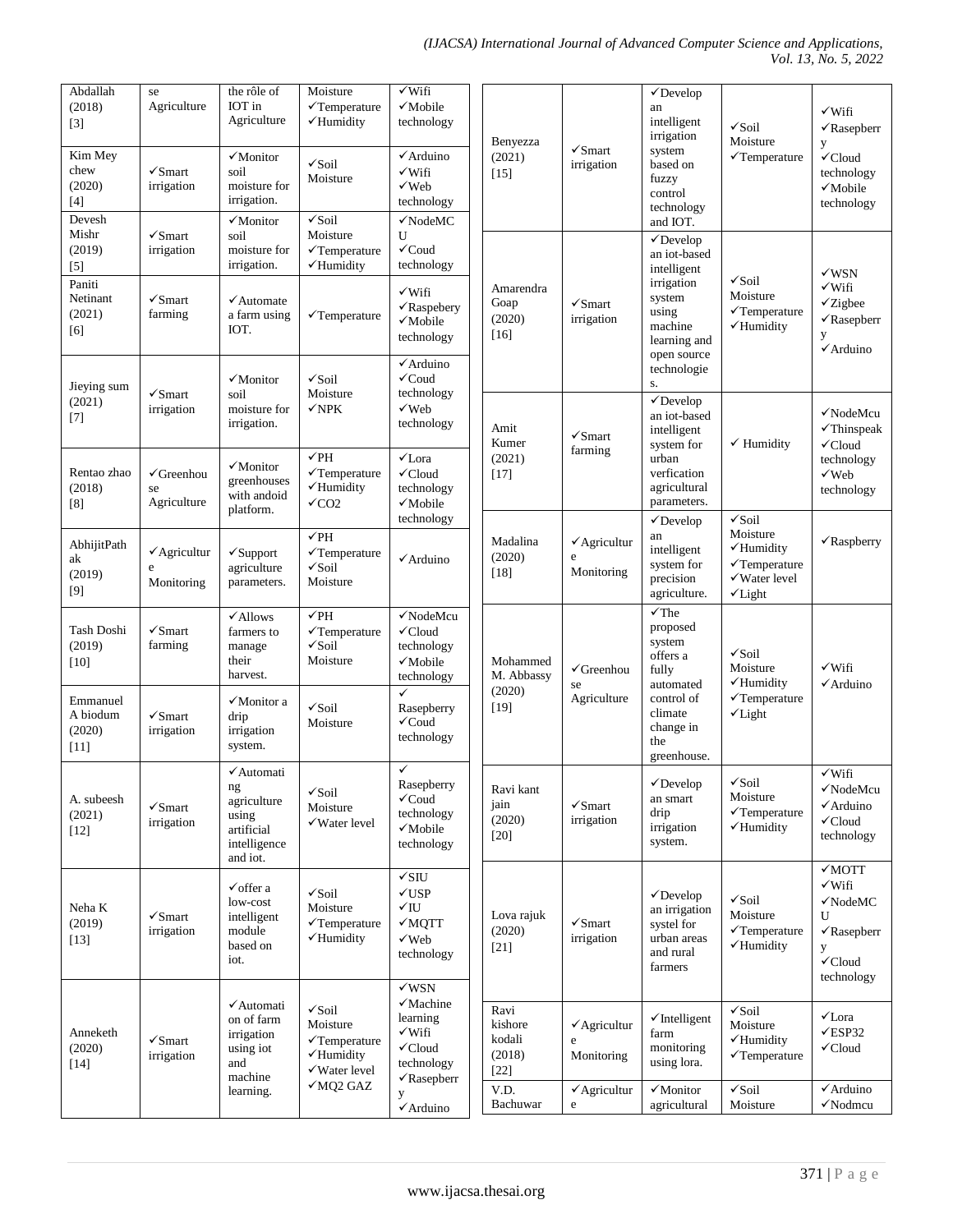| (2018)<br>$[23]$                                                                                                                                                                              | Monitoring                                 | parameters<br>using IOT.                                                                                                                                       | $\overline{\checkmark}$ Humidity<br>$\checkmark$ Temperature<br>$\checkmark$ Light                   | $\checkmark$ Cloud<br>$\sqrt{\text{Mobile}}$<br>$\sqrt{\text{Wifi}}$                                    |
|-----------------------------------------------------------------------------------------------------------------------------------------------------------------------------------------------|--------------------------------------------|----------------------------------------------------------------------------------------------------------------------------------------------------------------|------------------------------------------------------------------------------------------------------|---------------------------------------------------------------------------------------------------------|
| Teddy surya<br>(2019)<br>$[23]$                                                                                                                                                               | $\sqrt{\text{S}$ mart<br>farming           | $\checkmark$ Develop<br>√Humidity<br>an smart<br>$\checkmark$ Temperature<br>chicken<br>$\checkmark$ Ammonia<br>poultry<br>$\sqrt{C}$ CO <sub>2</sub><br>farm. |                                                                                                      | √Arduino<br>$\sqrt{\text{Wifi}}$                                                                        |
| Jishakc<br>(2018)<br>$[24]$                                                                                                                                                                   | $\checkmark$ Agricultur<br>e<br>Monitoring | $\sqrt{10T}$ -<br>$\sqrt{\text{Mo}}$ isture<br><b>Based</b> water<br><b>ULTRASONI</b><br>C<br>level<br>monitoring.                                             |                                                                                                      | $\checkmark$ Arduino<br>$\checkmark$ Cloud<br>$\sqrt{\text{Mobile}}$                                    |
| М<br>Manideep<br>(2019)<br>$[25]$                                                                                                                                                             | $\checkmark$ Agricultur<br>ė<br>Monitoring | $\sqrt{\text{S}$ mart<br>agriculture<br>with image<br>capture<br>module.                                                                                       | $\sqrt{\text{Soil}}$<br>Moisture<br>√Humidity<br>$\checkmark$ Temperature                            | √Arduino<br>$\checkmark$ Camera<br>√GSM                                                                 |
| Jenny<br>priyanka<br>(2020)<br>$[26]$                                                                                                                                                         | $\checkmark$ Agricultur<br>ė<br>Monitoring | $\checkmark$ Develop<br>an smart<br>monitoring<br>system for<br>poultry<br>farm.                                                                               | √Humidity<br>$\checkmark$ Temperature                                                                | $\checkmark$ Nodmcu<br>$\checkmark$ Cloud<br>√Mobile<br>$\sqrt{\rm SMS}$                                |
| R<br>Nageswara<br>rao<br>(2018)<br>$[27]$                                                                                                                                                     | $\sqrt{\text{S}$ mart<br>irrigation        | $\sqrt{\text{Monitor}}$<br>crops with a<br>automated<br>irrigation<br>system                                                                                   | $\sqrt{\text{Soil}}$<br>Moisture<br>$\checkmark$ Temperature                                         | $\sqrt{\text{Rasepberr}}$<br>y<br>$\checkmark$ Cloud<br>technology<br>$\checkmark$ Mobile<br>technology |
| Bilgi<br>gorkem<br>yazgac<br>(2021)<br>$[28]$                                                                                                                                                 | √Agricultur<br>e<br>Monitoring             | $\checkmark$ Develop a<br>monitoring<br>system for<br>agriculture.                                                                                             | $\sqrt{\text{Soil}}$<br>Moisture<br>$\checkmark$ Temperature                                         | $\checkmark$ Nodmcu<br>$\checkmark$ Cloud<br>√Web<br>technology                                         |
| $\checkmark$ Develop<br>an<br>Fan zhany<br>$\checkmark$ Agricultur<br>intelligent<br>(2020)<br>ė<br>on<br>green house<br>Monitoring<br>$[29]$<br>managemen<br>$\checkmark$ Light<br>t system. |                                            | √Humidity<br>$\checkmark$ Temperature<br>√Winddirecti<br>√Windspeed                                                                                            | $\sqrt{\text{Nodmcu}}$<br>$\checkmark$ Cloud<br>√Web<br>technology<br>$\sqrt{\text{Blue}$ thoot<br>h |                                                                                                         |

# *B. Data Processing*

The processing and analysis of the work carried out in this area will allow us to compare the following attributes: data collected, technologies used, challenges of the current approach. Table II shows this comparison. During our analysis, we excluded the number of sensors, the amount of data collected, the underlying technologies, the topology of the sensors and other intermediate gateways were not included as this does not add value to our research work.

### III. DISCUSSIONS AND RESULTS

### *A. Data Analysis*

The analysis of the data gave us the opportunity to have quantitative and qualitative data on the use of IOT in the agricultural field, our analysis focuses on the agricultural field and the types of data collected, the technologies used and the areas of application. The objective of this analysis is to increase productivity and efficiency while saving natural and human resources in the agricultural sector.

## *B. Agricultural Domains*

We have grouped the articles and classified them by agricultural field, as shown in Table III below. This ranking gave us four agricultural sub-domains, following the results obtained we deduced that smart irrigation is the most treated agricultural field with a percentage of 40%.

| TABLE III. | <b>AGRICULTURAL SUB- DOMAINS</b> |
|------------|----------------------------------|
|            |                                  |

| <b>Agricole domain</b> | Percentage $(\% )$ |  |
|------------------------|--------------------|--|
| Smart irrigation       | $(40\%)$           |  |
| Agriculture monitoring | (33%)              |  |
| Smart farming          | (17%)              |  |
| Greenhouse agriculture | $(10\%)$           |  |

# *C. Data Collected*

Data collection is part of the objectives of the IOT, so it is necessary to collect a large amount of data to give accurate results, to follow up on our analysis it was deduced that many articles are focused on temperature (31%) and soil moisture (28%), and humidity (25%). Other data were also collected but with a small percentage. Table IV shows the results.

| Data collected  | Percentage $(\% )$ |
|-----------------|--------------------|
| Temperature     | (31%)              |
| Soil Moisture   | (28%)              |
| Humidity        | (25%)              |
| Light           | (5%)               |
| Ph              | (4%)               |
| Water level     | (4%)               |
| CO <sub>2</sub> | (3%)               |

### *D. Technologies used*

The grouping of technologies used in the articles covered tells us that cloud technology is identified as the most used technology (23%), followed by Arduino and Mobile technologies (16%). Followed by WIFI (15%), followed by Nodmcu (12%) and followed by Raspeberry (11%) other technologies were also used but with a small percentage. Table V shows the results.

| TABLE V. | <b>TECHNOLOGY</b> |
|----------|-------------------|
|          |                   |

| <b>Technology</b>       | Percentage $(\% )$ |
|-------------------------|--------------------|
| Cloud technology (23%)  | (23%)              |
| Wifi (15%)              | (15%)              |
| Arduino $(16%)$         | (16%)              |
| Mobile technology (16%) | (16%)              |
| Nodmcu $(12\%)$         | (12%)              |
| Raspeberry (11%)        | $(11\%)$           |
| Web technology (2%)     | (2%)               |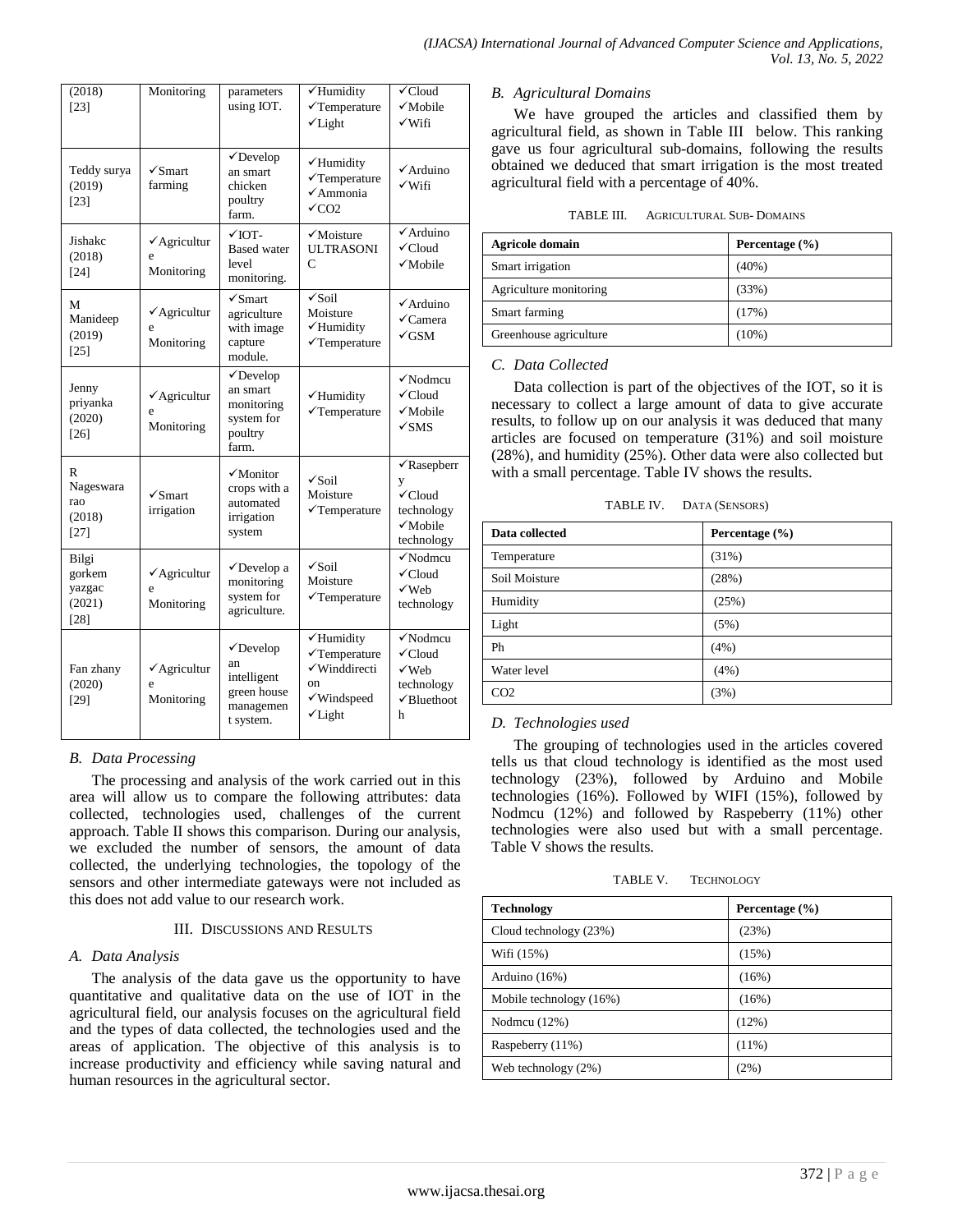## *E. Results*

In this paper, we were able to study the use of IOT in the agricultural field, this allowed us to identify important attributes to analyze it, for this we gathered and analyzed recent scientific data, this survey was a way to have the list of the most studied sub-areas: Smart irrigation, Agriculture Monitoring, Smart farming, Greenhouse Agriculture.

Smart irrigation is the most studied agricultural sub-field in recent years, as most countries focus mainly on the use of water resources due to its lack. Smart irrigation has become an essential means that positively influence the agricultural field and its production, current efforts focus on the management of water resources this has given great value to irrigation management to increase the quality and quantity of agricultural products.

The second sub-area is forecast agriculture because the demand for products is constantly increasing so it is essential to opt for a forward-looking management of agricultural production. This makes it possible to review any risk that can block the objectives of farmers and makes it possible to ensure a quality and increase in agricultural production and also saves resources. Based on our analysis, it was found that ambient temperature followed by soil moisture and moisture are among the most commonly measured data. According to the results of our study, it was found that the use of the Internet of Things in agriculture can be used effectively to increase agricultural production to meet the growing needs of the population.

The majority of research focuses on water management by monitoring environmental parameters such as temperature, humidity and soil moisture. Many results have emphasized the importance of the proper management of water resources, saving human and material resources.

Innovation in the IT field makes it possible to cover all agricultural areas to allow an important development. IoT has solved many problems related to agriculture and farming, but several limitations are to be taken into consideration such as the lack of interoperability and compatibility of devices, the problems of network flexibility when several devices connect, and the lifetime of the sensor are some of the limitations to be solved in future research.

Food production is a great challenge for all economies around the world due to the rapid and constant evolution of the world's population, especially with climate change and labour shortages. Currently, current research focuses on robotics to solve these problems. Many researchers and companies have focused on robotics and artificial intelligence (AI) to reduce the amount of herbicide used by farmers.

Following the analysis of the data collected, it was found that the IOT is in great demand to develop the agricultural field, several researches have been carried out in relation to this subject, the articles that we studied in this report have not taken into consideration the sources of energy to power the IOT equipment and the security of agricultural fields against intrusions, thus the majority of articles use Arduino technology for the interconnection of IOT equipment, which is why we will propose a new model that will take into account the energy source, uses an interconnection technology with low energy consumption and secures agricultural fields against intrusions.

#### IV. NEW MODEL

#### *A. Solution*

After the in-depth study of the work done in this area, we found that agriculture is one of the main areas that use IoT. Several IoT components have already been put in place to serve the agricultural field to monitor soil conditions such as temperature, moisture, soil moisture and soil ph.

We also found that most authors propose solutions provided by wires or batteries such as power sources, the things that make powering objects a real challenge for several reasons, the most important of which are:

- The area of agricultural land is large, which increases the cost of installing electrical cables. The installed cables remain subject to damage that can be caused by agricultural vehicles, insects, and water, as the cables are underground.
- The difficulties of maintenance and repair in case of failure because the cables are underground it is necessary at each failure to remove them to repair them.
- Battery life remains limited and varies from a few hours to several years.
- The power of objects by alkaline batteries has major disadvantages. These batteries have a limited amount of energy.
- The cost of purchasing and replacing the batteries of the objects.

We offer a solution that offers an improvement of existing solutions. Our model is highly customizable and provides a data analysis solution that enables large-scale data processing on real-time observation streams. Our new model uses solar energy with battery as a power source, the ESP32 microcontroller as a low-energy interconnection technology [30] and a motion detector to protect our agricultural field from intrusions.

### *B. Components*

*1) Ph: Sensor:* The PH sensor is a sensor that allows determining the acidity of the soil between 0 and 14 at a temperature between 0 and 60 $\degree$  C, this acidity varies depending on the availability of nutrients in water / soil. The detection of PH is therefore essential to understand how to fertilize it properly in order to prepare a good environment for agricultural production. Fig. 1 shows the ph sensor.

*2) Temperature and humidity sensor:* The DHT11 sensor is a low-cost basic digital temperature and humidity sensor. Capable of measuring temperatures from 0 to  $50^{\circ}$ C with an accuracy of 2°C and relative humidity levels from 20 to 80% with an accuracy of 5%. A measurement can be made every second. Fig. 2 shows the DHT11 sensor.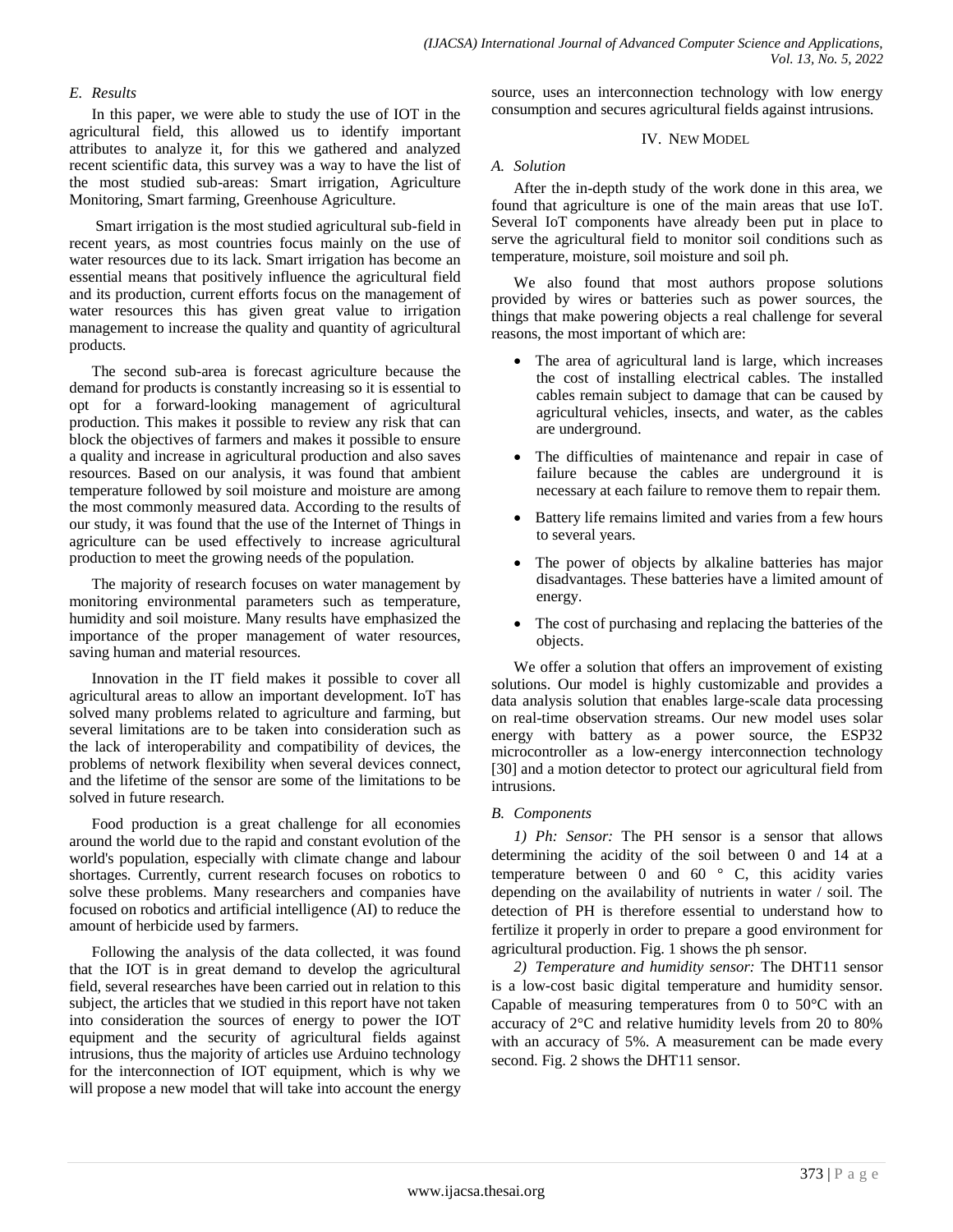

Fig. 1. Ph Sensor.



Fig. 2. Temperature and Humidity Sensor.

*3) PIR Sensor:* The passive infrared sensor is used for intrusion detection in agricultural fields and helps farmers detect movements (of animals and humans) in their agricultural fields. Fig. 3 shows the PIR sensor.



Fig. 3. PIR Sensor.

*4) Soil Moisture Sensor:* This sensor, as shown in Fig. 4, measures soil moisture due to changes in the electrical conductivity of the earth (soil resistance increases with drought). A digital output with an adjustable threshold is used to trigger an alarm or sprinkler pump. A second analog output accurately tracks fluctuations in soil moisture. When the sensor fork is planted vertically in the ground (agricultural fields, garden, etc.). The electrical resistance between the two electrodes is measured.



Fig. 4. Soil Moisture Sensor.

*5) ESP32 Microcontroller:* The ESP32, illustrated in Fig. 5 designed and produced by the company Espressif, it integrates functions dedicated to the Internet of Things and more particularly wireless communications and Bluetooth and lora for a reduced cost. It is the best choice for smart cities, smart farms, and smart homes.



Fig. 5. Esp32.

*6) Solar panel:* Solar panels, shown in Fig. 6, are the devices used to absorb the sun's rays and convert them into electricity. In our case we will use solar panels to power our IoT devices.



Fig. 6. Solar Panel.

*7) Lithium Batteries:* In our case we will use the lithium battery illustrated in Fig. 7, to have the possibility of setting up an autonomous network equipped with a battery capable of storing energy during the day and provides electricity during the night.



Fig. 7. Batteries.

*8) Top-up card for power bank:* In our case we will use the charge card, illustrated in Fig. 8, to build a power bank from lithium battery cells to charge all IOT devices compatible with 5V.



Fig. 8. Power Bank.

# *C. System Description*

To achieve a high-quality yield, we will build a new smart farm monitoring system powered by solar energy. The proposed solution consists of two parts, a hardware part and a logicielle.la hardware part consists of a transmitter node that contains the pH, soil moisture, temperature, humidity, and motion sensor connected to ESP32 and a solar panel and battery to supply our system with electrical energy. The software part consists of a mobile application that allows farmers to monitor their agricultural environment as long as it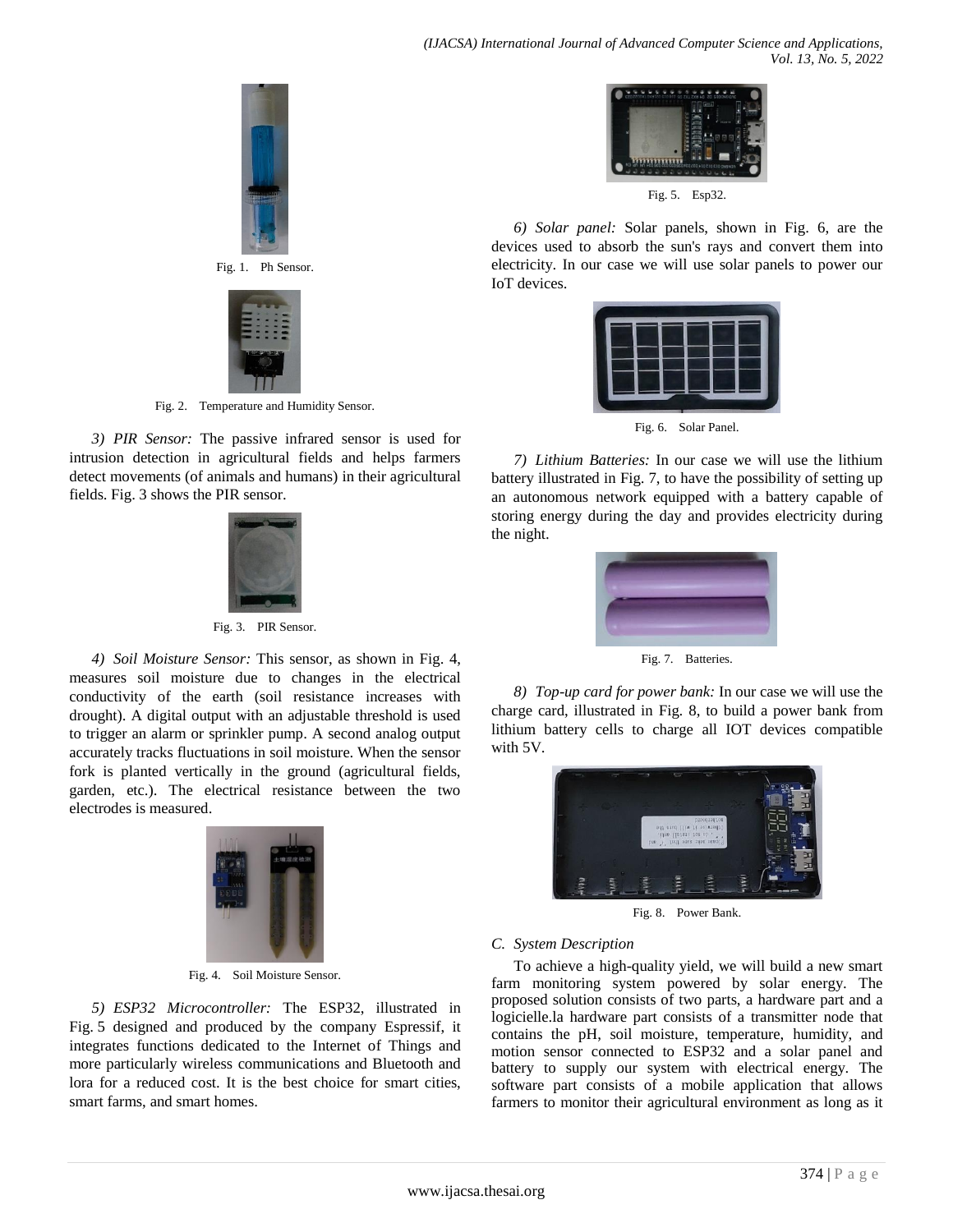is connected to the internet. The method of data acquisition is illustrated in Fig. 9. The pH, soil moisture, temperature, humidity, and motion sensors send digital data to the ESP32. This data will be transmitted to the cloud server via WIFI communication. When there is incoming data on the cloud server, farmers can monitor their farming environment via a mobile app.



Fig. 9. New System.

## *D. Tools and Libraries used*

In this paper we used several software and libraries to implement our new farm monitoring system:

*1) Arduino:* The Arduino integrated development environment is a cross-platform application for Windows, Macos, and Linux that is written in  $C$  and  $C_{++}$  functions. It is used to write and download programs to Arduino-compatible boards. The EDI source code is released under the GNU General Public License, version 2. The IDE environment contains mainly two basic parts: the editor and the compiler where the old one is used to write the required code and later is used to compile and download the code in the given Arduino module.

*2) Libraries:* The Arduino IDE can be extended using libraries, just like most programming platforms. Libraries offer additional features, such as working with hardware or manipulating data. The standard libraries used are described below.

*a)* DHT.h: To read the data from the DHT sensor, we will use Adafruit's DHT.h library. To use this library, we must also install the Adafruit Unified Sensor library.

*b)* WiFi.h: This library allows our esp32 card to connect to the Wi-Fi network to start sending and receiving data.

*3) Algorithms and flowchart:* This section presents the algorithms and flowchart of the overall process of our new Smart Farm System:

*a) Algorithms:* Generic process algorithm for temperature, humidity, soil moisture and pH sensors. STEP 1: start the process;

STEP 2: connected to wifi;

STEP 3: read temperature, humidity, soil and ph;

STEP 4: get temperature, humidity, soil and ph values from analog pins;

STEP 5: send data to cloud;

STEP 6: delay to 10 seconds:

STEP 7: repeat step 4, 5 & 6 until the process end;

STEP 8: end;

*b) Flowchart:* Generic process flowchart for pir sensor motion sensor (Fig. 10).



Fig. 10. Flowchart (Pir Sensor).

## *E. Mobile Application*

In creating our app, we used the blynk platform that supports Android. It works with several types of microcontrollers such as Arduino, Raspberry and ESP32. It consists of three main components:

- The blynk app that allows you to control a device and view data.
- The blynk server, which is a cloud service responsible for all communications between objects and the smartphone.
- Blynk libraries, which include various widgets such as control buttons, display formats, and notifications.

When creating our application, as shown in Fig. 11, we tried to make it very simple, with a single interface that shows the main information collected by our ESP32. This application immediately requests real-time information from the cloud to display it.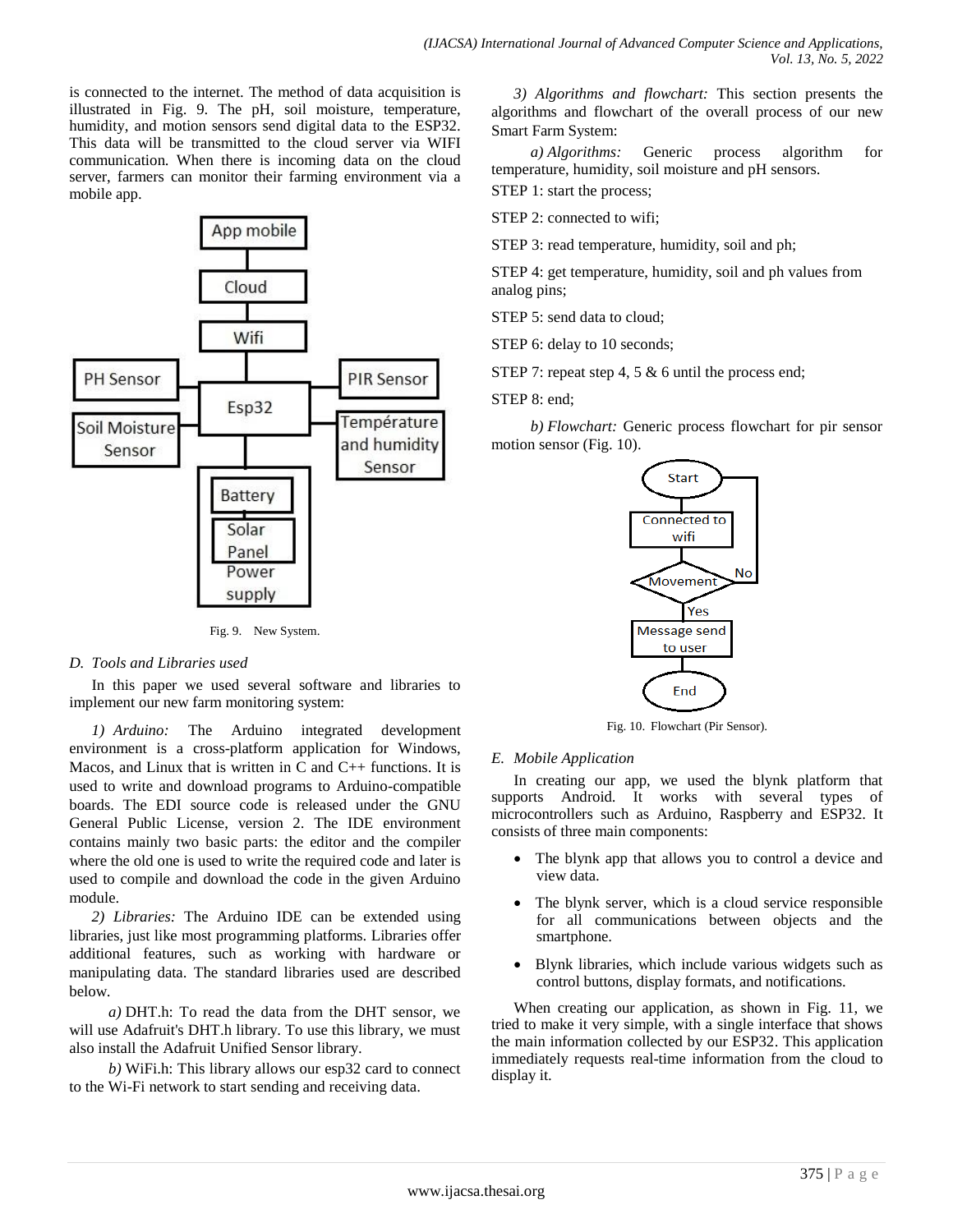

Fig. 11. Mobile App.

#### *F. System Test*

We tested the consumption of the solar power of our new model for seven days. Using the display screen of our new model shown in Fig. 12, we noticed that with the equipment used for four days, the consumption of our battery does not exceed 26%.



Fig. 12. Test.

#### V. CONCLUSION AND PERSPECTIVES

In this article, a new smart farm monitoring model was realized. To propose this model, we started by studying the work already done in the field of smart agriculture, the analysis of the data allowed us to raise three major questions: The energy sources to power the equipment, the technologies used to interconnect these objects and the security of agricultural fields against intrusions. The tests we carried out for our new agricultural field monitoring system were positive, using new devices and sensors for example (PIR sensor).

The prospects of our project are to test our new model in a large agricultural field to study the autonomy of the batteries connected to the solar panels and propose improvements to our new system.

#### **REFERENCES**

[1] H.-T. Hsu, T.-M. Wang, et Y.-C. Kuo, « Implementation of Agricultural Monitoring System Based On The Internet of Things », in Proceedings of the 2018 2nd International Conference on Education and E-Learning, Bali Indonesia, nov. 2018, p. 212‑216. doi: 10.1145/3291078.3291098.

- [2] J. G. Bea et J. S. D. Cruz, « Chicken Farm Monitoring System Using Sensors and Arduino Microcontroller », in Proceedings of the 9th International Conference on Information Systems and Technologies, Cairo Egypt, mars 2019, p. 1‑4. doi: 10.1145/3361570.3361607.
- [3] W. Abdallah, M. Khdair, M. Ayyash, et I. Asad, « IoT system to control greenhouse agriculture based on the needs of Palestinian farmers », in Proceedings of the 2nd International Conference on Future Networks and Distributed Systems, Amman Jordan, juin 2018, p. 1‑9. doi: 10.1145/3231053.3231061.
- [4] K.-M. Chew, S. C.-W. Tan, G. C.-W. Loh, N. Bundan, et S.-P. Yiiong, « IoT Soil Moisture Monitoring and Irrigation System Development », in Proceedings of the 2020 9th International Conference on Software and Computer Applications, Langkawi Malaysia, févr. 2020, p. 247‑252. doi: 10.1145/3384544.3384595.
- [5] D. Mishra, T. Pande, K. K. Agrawal, A. Abbas, A. K. Pandey, et R. S. Yadav, « Smart agriculture system using IoT », in Proceedings of the Third International Conference on Advanced Informatics for Computing Research - ICAICR '19, Shimla, India, 2019, p. 1-7. doi: 10.1145/3339311.3339350.
- [6] P. Netinant, A. Niratsoke, et M. Rukhiran, « Beyond Traditional Piggery to Automation Farm System Based on Internet of Things », in 2021 The 5th International Conference on E-Commerce, E-Business and E-Government, Rome Italy, avr. 2021, p. 39-42. doi: 10.1145/3466029.3466040.
- [7] J. Sun, A. M. Abdulghani, M. A. Imran, et Q. H. Abbasi, « IoT Enabled Smart Fertilization and Irrigation Aid for Agricultural Purposes », in Proceedings of the 2020 International Conference on Computing, Networks and Internet of Things, Sanya China, avr. 2020, p. 71‑75. doi: 10.1145/3398329.3398339.
- [8] R. Zhao, S. Ma, et Y. Ding, « Greenhouse Monitoring System Based on Android Platform », in Proceedings of the 2018 2nd International Conference on Big Data and Internet of Things - BDIOT 2018, Beijing, China, 2018, p. 153‑156. doi: 10.1145/3289430.3289444.
- [9] A. Pathak, M. AmazUddin, Md. J. Abedin, K. Andersson, R. Mustafa, et M. S. Hossain, « IoT based Smart System to Support Agricultural Parameters: A Case Study », Procedia Computer Science, vol. 155, p. 648‑653, 2019, doi: 10.1016/j.procs.2019.08.092.
- [10] J. Doshi, T. Patel, et S. kumar Bharti, « Smart Farming using IoT, a solution for optimally monitoring farming conditions », Procedia Computer Science, vol. 160, p. 746‑751, 2019, doi: 10.1016/j.procs.2019.11.016.
- [11] E. A. Abioye et al., « IoT-based monitoring and data-driven modelling of drip irrigation system for mustard leaf cultivation experiment », Information Processing in Agriculture, vol. 8, no 2, p. 270‑283, juin 2021, doi: 10.1016/j.inpa.2020.05.004.
- [12] A. Subeesh et C. R. Mehta, « Automation and digitization of agriculture using artificial intelligence and internet of things », Artificial Intelligence in Agriculture, vol. 5, p. 278‑291, 2021, doi: 10.1016/j.aiia.2021.11.004.
- [13] N. K. Nawandar et V. R. Satpute, « IoT based low cost and intelligent module for smart irrigation system », Computers and Electronics in Agriculture, vol. 162, p. 979‑990, juill. 2019, doi: 10.1016/j.compag.2019.05.027.
- [14] A. Vij, S. Vijendra, A. Jain, S. Bajaj, A. Bassi, et A. Sharma, « IoT and Machine Learning Approaches for Automation of Farm Irrigation System », Procedia Computer Science, vol. 167, p. 1250-1257, 2020, doi: 10.1016/j.procs.2020.03.440.
- [15] H. Benyezza, M. Bouhedda, et S. Rebouh, « Zoning irrigation smart system based on fuzzy control technology and IoT for water and energy saving », Journal of Cleaner Production, vol. 302, p. 127001, juin 2021, doi: 10.1016/j.jclepro.2021.127001.
- [16] A. Goap, D. Sharma, A. K. Shukla, et C. Rama Krishna, « An IoT based smart irrigation management system using Machine learning and open source technologies », Computers and Electronics in Agriculture, vol. 155, p. 41‑49, déc. 2018, doi: 10.1016/j.compag.2018.09.040.
- [17] A. K. Podder et al., « IoT based smart agrotech system for verification of Urban farming parameters », Microprocessors and Microsystems, vol. 82, p. 104025, avr. 2021, doi: 10.1016/j.micpro.2021.104025.